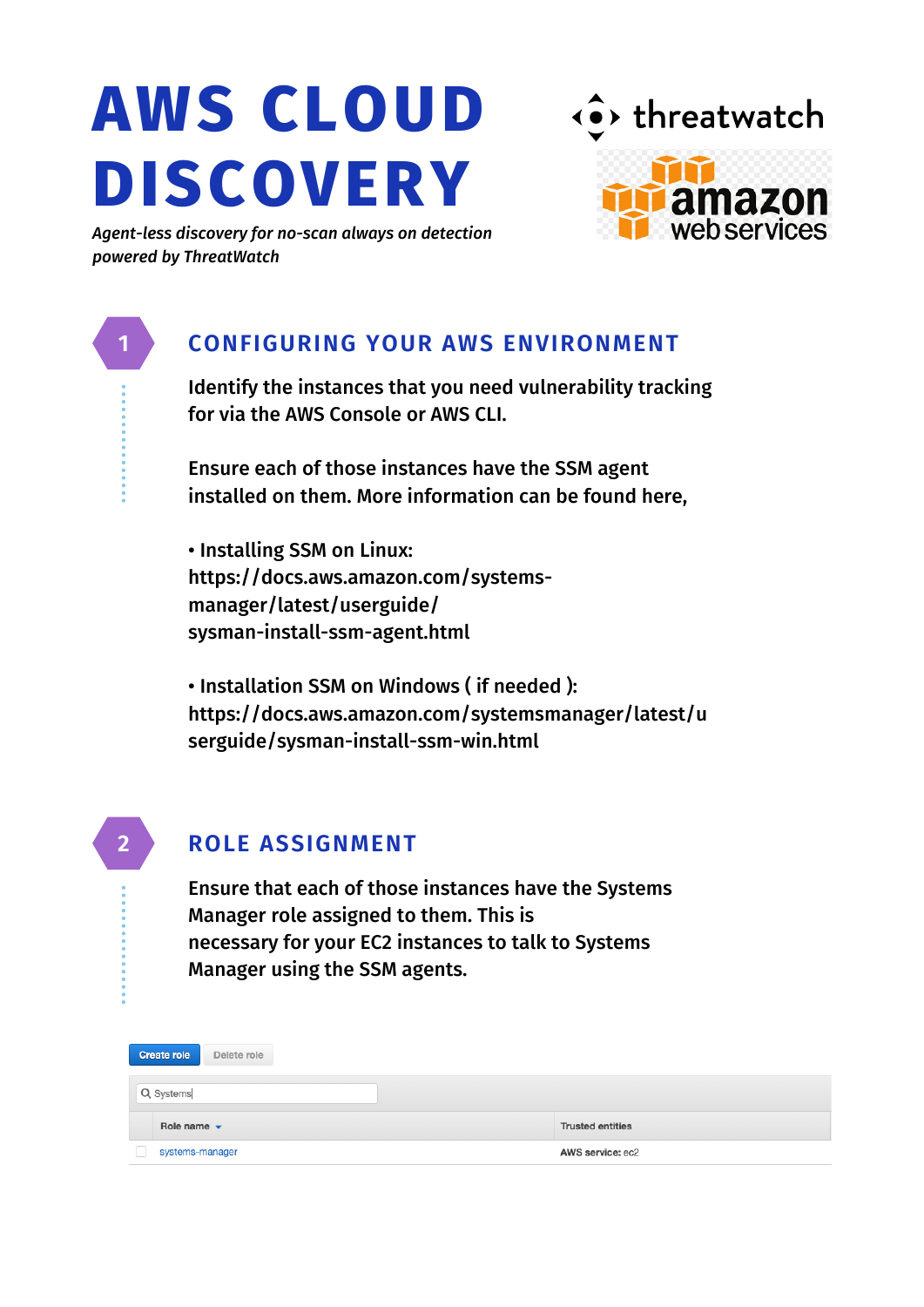# **3 SETUP ASSOCIATION**

Setup an association between Systems Manager and State Manager using an AWS document ( AWSGatherSoftwareInventory ).

| <b>AWS Systems Manager</b><br>State Manager |                     |                  |                             |                             |                               |                       |                            |                           |  |
|---------------------------------------------|---------------------|------------------|-----------------------------|-----------------------------|-------------------------------|-----------------------|----------------------------|---------------------------|--|
|                                             | <b>Associations</b> |                  |                             |                             | View details                  | Apply association now | Edit<br>Delete             | <b>Create association</b> |  |
| $\alpha$                                    |                     |                  |                             |                             |                               |                       |                            | 1                         |  |
|                                             | Association id      |                  | <b>Association name</b>     | <b>Document name</b>        | Last execution date           | <b>Status</b>         | <b>Association version</b> | Resource status count     |  |
| $\circ$                                     |                     | 3141aaa          | inventory-association       | AWS-GatherSoftwareInventory | Fri, 05 Feb 2021 09:30:47 GMT | <b>⊘</b> Success      | $\overline{3}$             | Success:1                 |  |
| $\circ$                                     |                     | id1c2ece         | inventory-association-linux | AWS-GatherSoftwareInventory | Sat, 06 Feb 2021 06:00:01 GMT | <b>⊘</b> Success      |                            | Success:1                 |  |
| $\circ$                                     |                     | <b>348d1a6c0</b> | container-assocation        | AWS-GatherSoftwareInventory | Wed, 20 Nov 2019 23:30:00 GMT | <b>A</b> Pending      |                            |                           |  |

#### AWS-GatherSoftwareInventory

Document description

Software Inventory Policy Document.

Use the service-linked role AWSServiceRoleForAmazonSSM to allow State Manager to manage AWS resources on your behalf.

| Q   |                                  |        |                       | $\rightarrow$ |
|-----|----------------------------------|--------|-----------------------|---------------|
|     | Name                             | Owner  | <b>Platform types</b> | Document type |
|     | AWS-EnableExplorer               | Amazon | Windows, Linux        | Automation    |
|     | AWS-EnableS3BucketEncryption     | Amazon | Windows, Linux        | Automation    |
|     | AWS-ExportOpsDataToS3            | Amazon | Windows, Linux        | Automation    |
| . . | AWS-FindWindowsUpdates           | Amazon | Windows               | Command       |
| ٥   | AWS-GatherSoftwareInventory      | Amazon | Windows, Linux        | Policy        |
|     | AWS-HelloWorld                   | Amazon | Windows, Linux        | Automation    |
|     | AWS-InstallApplication           | Amazon | Windows               | Command       |
|     | AWS-InstallMissingWindowsUpdates | Amazon | Windows               | Command       |
|     | AWS-InstallPowerShellModule      | Amazon | Windows               | Command       |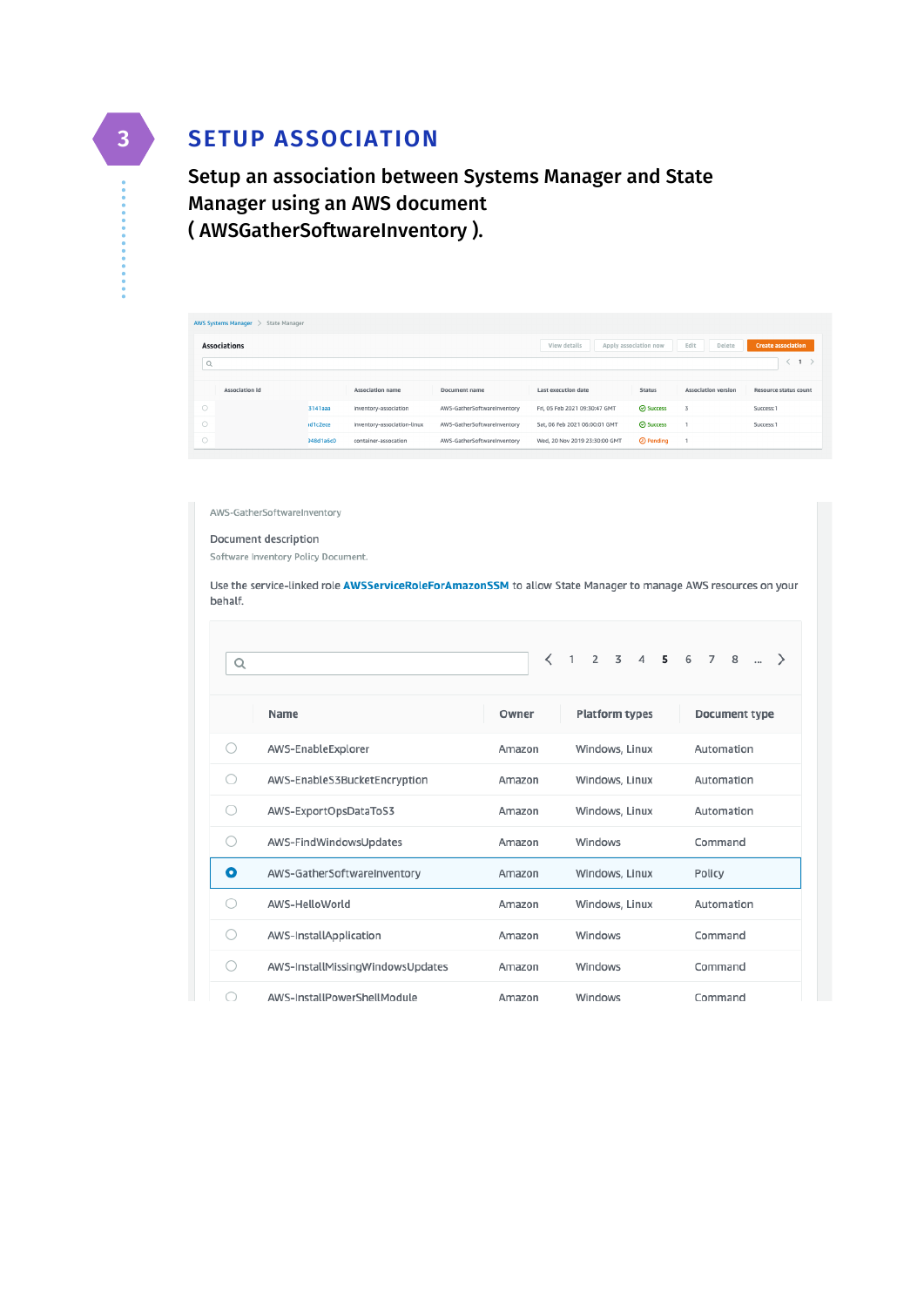## **SETUP INVENTORY COLLECTION & DESTINATION S3 BUCKET**

Select the type of inventory that you would like to collect and a S3 bucket that will collect that inventory with bucket policy. Bucket prefix is not required to be specified in the policy.

| Create an inventory association to collect information about software and settings for a target set of managed instances.<br>Provide inventory details<br>Name - Optional<br>Inventory-Association<br>Provide a name for your Inventory.<br><b>Targets</b><br>Specify targets by<br>Selecting all managed instances in this account<br>$\bigcirc$ Specifying a tag<br>◯ Manually selecting instances<br><b>Schedule</b><br>(Requires SSMAgent version 2.0.790.0 and above) |
|----------------------------------------------------------------------------------------------------------------------------------------------------------------------------------------------------------------------------------------------------------------------------------------------------------------------------------------------------------------------------------------------------------------------------------------------------------------------------|
|                                                                                                                                                                                                                                                                                                                                                                                                                                                                            |
|                                                                                                                                                                                                                                                                                                                                                                                                                                                                            |
|                                                                                                                                                                                                                                                                                                                                                                                                                                                                            |
|                                                                                                                                                                                                                                                                                                                                                                                                                                                                            |
|                                                                                                                                                                                                                                                                                                                                                                                                                                                                            |
|                                                                                                                                                                                                                                                                                                                                                                                                                                                                            |
|                                                                                                                                                                                                                                                                                                                                                                                                                                                                            |
|                                                                                                                                                                                                                                                                                                                                                                                                                                                                            |
|                                                                                                                                                                                                                                                                                                                                                                                                                                                                            |
|                                                                                                                                                                                                                                                                                                                                                                                                                                                                            |
|                                                                                                                                                                                                                                                                                                                                                                                                                                                                            |
|                                                                                                                                                                                                                                                                                                                                                                                                                                                                            |
|                                                                                                                                                                                                                                                                                                                                                                                                                                                                            |
|                                                                                                                                                                                                                                                                                                                                                                                                                                                                            |
|                                                                                                                                                                                                                                                                                                                                                                                                                                                                            |
| Collect inventory data every 30<br>Minute(s) $\overline{\mathbf{v}}$                                                                                                                                                                                                                                                                                                                                                                                                       |
|                                                                                                                                                                                                                                                                                                                                                                                                                                                                            |
|                                                                                                                                                                                                                                                                                                                                                                                                                                                                            |
| <b>Parameters</b>                                                                                                                                                                                                                                                                                                                                                                                                                                                          |
|                                                                                                                                                                                                                                                                                                                                                                                                                                                                            |
| Applications<br>(Optional) Collect data for installed applications.                                                                                                                                                                                                                                                                                                                                                                                                        |

#### **Bucket policy**

The bucket policy, written in JSON, provides access to the objects stored in the bucket. Bucket policies don't apply to objects owned by other accounts. Learn more  $[\mathbb{Z}]$ 

|    | "Sid": "SSMBucketPermissionsCheck",         |                 |  |
|----|---------------------------------------------|-----------------|--|
|    | "Effect": "Allow",                          |                 |  |
|    | "Principal": {                              |                 |  |
|    | "Service": "ssm.amazonaws.com"              |                 |  |
|    | λ.                                          |                 |  |
|    | "Action": "s3:GetBucketAcl",                |                 |  |
|    | "Resource": "arn:ay                         | $\lambda$       |  |
| Ъ, |                                             |                 |  |
|    |                                             |                 |  |
|    | "Sid": " SSMBucketDelivery",                |                 |  |
|    |                                             |                 |  |
|    | "Effect": "Allow",                          |                 |  |
|    | "Principal": {                              |                 |  |
|    | "Service": "ssm.amazonaws.com"              |                 |  |
|    | },                                          |                 |  |
|    | "Action": "s3:PutObject",                   |                 |  |
|    | "Resource": "arn:aws:s3:::in                | /*/accountid=00 |  |
|    | "Condition": {                              |                 |  |
|    | "StringEquals": {                           |                 |  |
|    | "s3:x-amz-acl": "bucket-owner-full-control" |                 |  |
|    |                                             |                 |  |
|    |                                             |                 |  |

**4**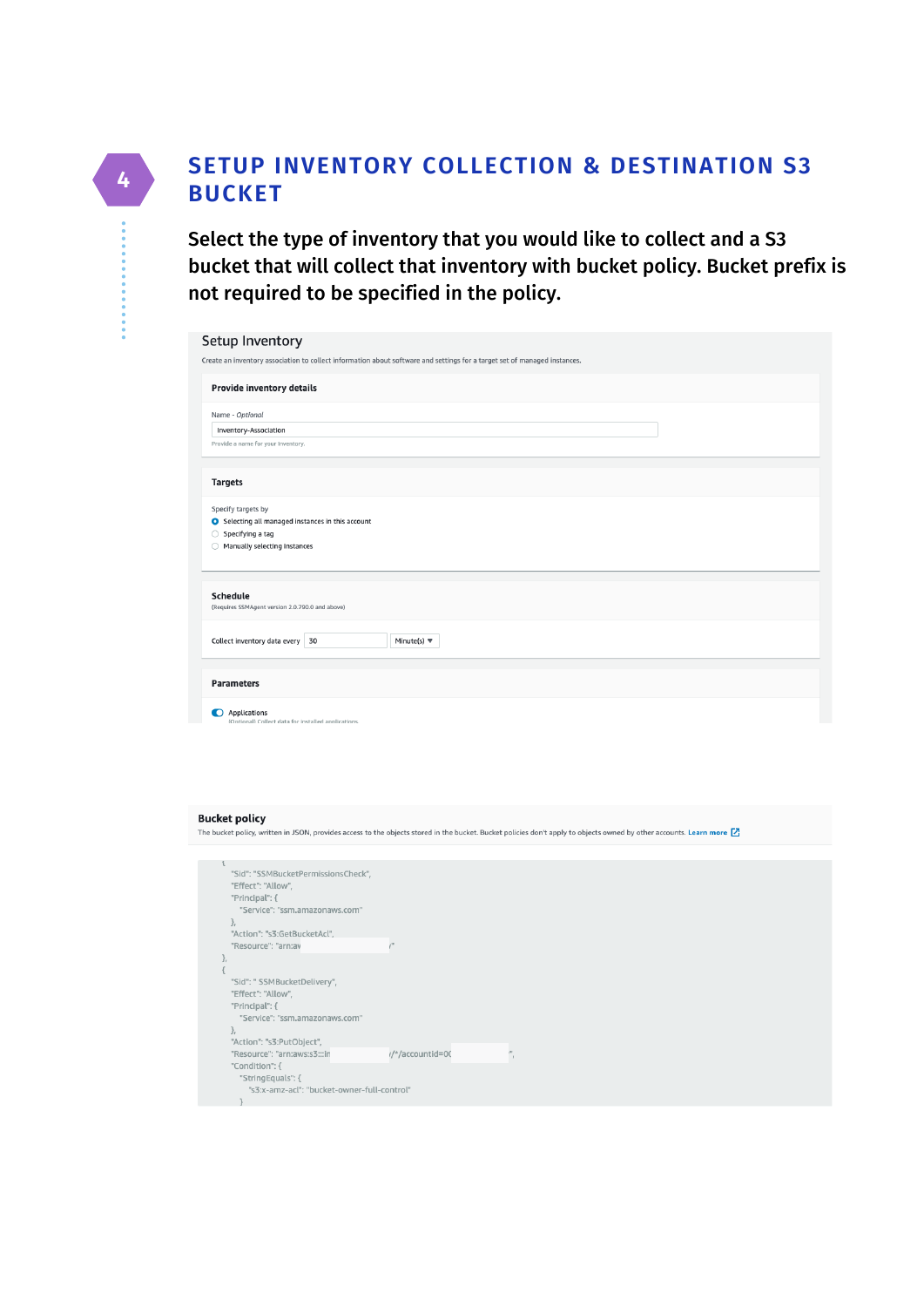## **5 SETUP RESOURCE DATA SYNC**

Setup the resource data sync in the systems manager by specifying the name of the provisioned S3 bucket.

|                                                                                    | inventory data across AWS accounts or regions. Learn More                        | Resource data sync lets you sync inventory data to Amazon S3. You can sync inventory data collected from multiple AWS accounts or regions to a single S3 bucket, thus enabling a single view of |
|------------------------------------------------------------------------------------|----------------------------------------------------------------------------------|-------------------------------------------------------------------------------------------------------------------------------------------------------------------------------------------------|
| Resource data sync                                                                 |                                                                                  |                                                                                                                                                                                                 |
| Sync name                                                                          |                                                                                  |                                                                                                                                                                                                 |
|                                                                                    |                                                                                  |                                                                                                                                                                                                 |
| Sync name can be between 1 and 64 characters                                       |                                                                                  |                                                                                                                                                                                                 |
| <b>Bucket name</b><br>Type a name of a bucket in S3.                               |                                                                                  |                                                                                                                                                                                                 |
| Bucket prefix - optional<br>Type a prefix for the bucket that receives the output. | Bucket name can be between 3 and 63 characters. See Amazon S3 naming convention. |                                                                                                                                                                                                 |
| Bucket region<br>The region of a bucket in Amazon S3                               |                                                                                  |                                                                                                                                                                                                 |
| <b>O</b> This region (us-west-1)                                                   |                                                                                  |                                                                                                                                                                                                 |
| ○ Another region                                                                   |                                                                                  |                                                                                                                                                                                                 |
| KMS Key ARN - optional                                                             | Type a KMS key ARN.See AWS Key Management Service Developer Guide.               |                                                                                                                                                                                                 |
|                                                                                    |                                                                                  |                                                                                                                                                                                                 |

**6**

**7**

# **INVENTORY IN S3 BUCKET**

You should now see inventory in the S3 bucket for each instance that is configured for inventory collection. There will be a single JSON file corresponding to each instance.

## **PULL ASSET INVENTORY INTO THREATWATCH**

Using the twigs CLI you can now pull the inventory into your ThreatWatch instance ( threatwatch.io for public SaaS or yourcompany.threatwatch.io for dedicated ).

```
twigs -v aws --aws_account "[ACCOUNT_ID]" --
aws access key "[AWS ACCESS KEY]" --aws secret key "
[AWS_SECRET_KEY]" --aws_region "[AWS_REGION]" --
aws_s3_bucket "[S3_BUCKET]"
```
Checkout twigs guide & help videos for additional options including CIS benchmark checks for your cloud, https://threatwatch.io/twigs-user-guide/#aws-discovery